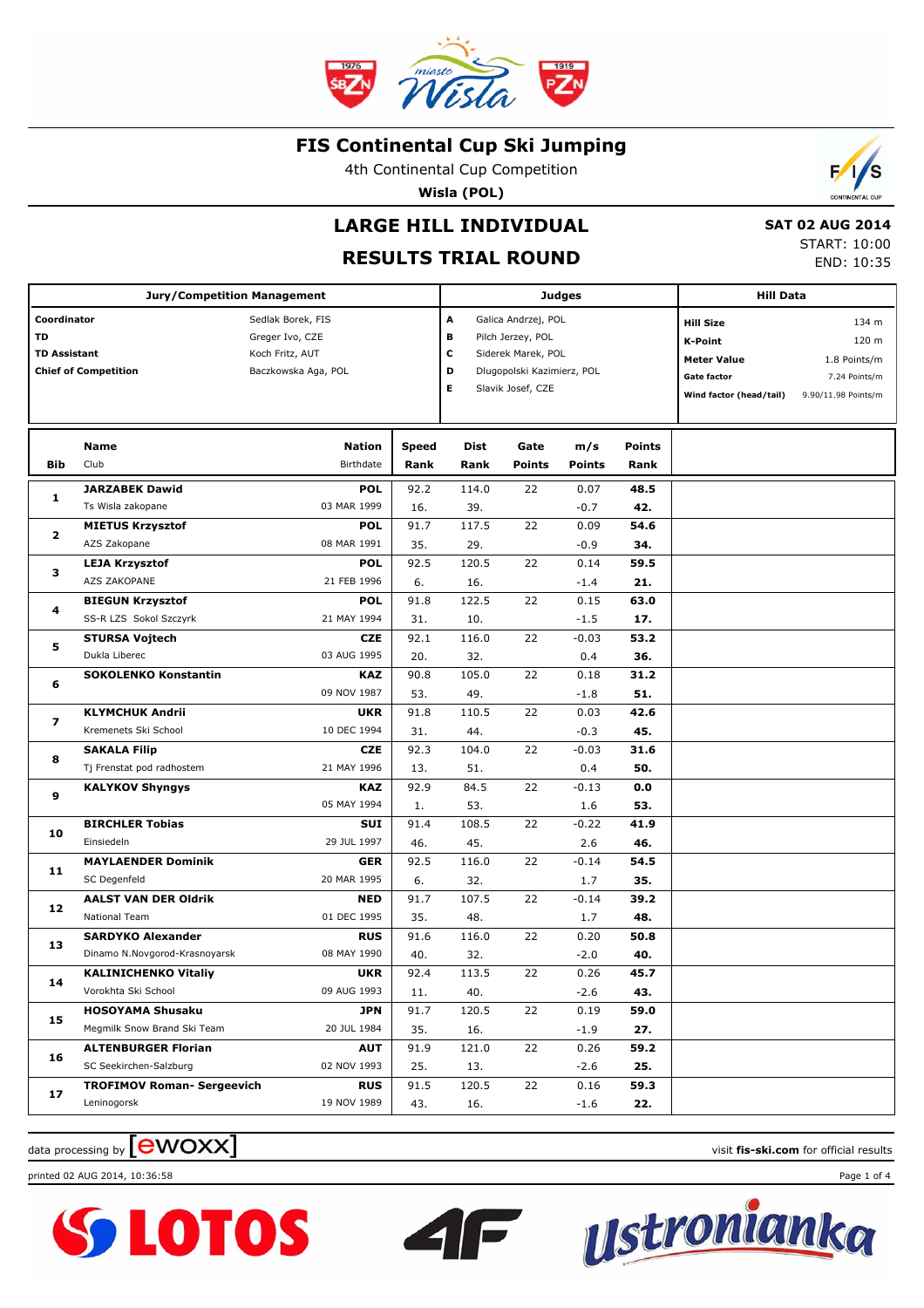

4th Continental Cup Competition

**Wisla (POL)**

# **LARGE HILL INDIVIDUAL**

### **RESULTS TRIAL ROUND**



'S

START: 10:00 END: 10:35

|     | Name                            | <b>Nation</b> | <b>Speed</b> | Dist  | Gate          | m/s           | <b>Points</b> |  |
|-----|---------------------------------|---------------|--------------|-------|---------------|---------------|---------------|--|
| Bib | Club                            | Birthdate     | Rank         | Rank  | <b>Points</b> | <b>Points</b> | Rank          |  |
|     | <b>PASICHNYK Stepan</b>         | <b>UKR</b>    | 91.9         | 95.0  | 22            | 0.27          | 12.3          |  |
| 18  | Kremenets ski school            | 09 JAN 1998   | 25.          | 52.   |               | $-2.7$        | 52.           |  |
|     | <b>DELLASEGA Roberto</b>        | <b>ITA</b>    | 92.5         | 111.5 | 22            | 0.08          | 43.9          |  |
| 19  | GRUPPO SCIATORI FIAMME GIALLE   | 15 JUN 1990   | 6.           | 43.   |               | $-0.8$        | 44.           |  |
|     | <b>ZHAPAROV Marat</b>           | <b>KAZ</b>    | 92.4         | 119.5 | 22            | 0.15          | 57.6          |  |
| 20  |                                 | 25 AUG 1985   | 11.          | 21.   |               | $-1.5$        | 29.           |  |
|     | <b>EGLOFF Luca</b>              | <b>SUI</b>    | 92.2         | 113.0 | 22            | $-0.16$       | 49.3          |  |
| 21  | Grabserberg                     | 06 JUN 1995   | 16.          | 42.   |               | 1.9           | 41.           |  |
|     | <b>KALINITSCHENKO Anton</b>     | <b>RUS</b>    | 91.3         | 105.0 | 22            | 0.00          | 33.0          |  |
| 22  |                                 | 22 JUL 1982   | 49.          | 49.   |               | 0.0           | 49.           |  |
|     | <b>PASCHKE Pius</b>             | <b>GER</b>    | 92.3         | 119.0 | 22            | $-0.03$       | 58.6          |  |
| 23  | WSV Kiefersfelden               | 20 MAY 1990   | 13.          | 22.   |               | 0.4           | 28.           |  |
|     | <b>KANTYKA Przemyslaw</b>       | <b>POL</b>    | 92.6         | 118.5 | 22            | $-0.17$       | 59.3          |  |
| 24  | Lks Klimczok bystra             | 15 DEC 1996   | 5.           | 25.   |               | 2.0           | 22.           |  |
|     | <b>CECON Federico</b>           | ITA           | 92.5         | 123.0 | 22            | 0.21          | 63.3          |  |
| 25  | SCI C.A.I. MONTE LUSSARI A.S.D. | 11 JUN 1994   | 6.           | 8.    |               | $-2.1$        | 15.           |  |
| 26  | <b>SCHIFFNER Markus</b>         | <b>AUT</b>    | 92.7         | 124.5 | 22            | 0.02          | 67.9          |  |
|     | UVB Hinzenbach-Oberoesterreich  | 05 JUN 1992   | 2.           | 4.    |               | $-0.2$        | 8.            |  |
| 27  | <b>CIKL Martin</b>              | <b>CZE</b>    | 92.2         | 120.5 | 22            | $-0.02$       | 61.1          |  |
|     | Dukla Liberec                   | 17 AUG 1987   | 16.          | 16.   |               | 0.2           | 20.           |  |
| 28  | <b>HUBER Daniel</b>             | <b>AUT</b>    | 92.1         | 123.0 | 22            | $-0.07$       | 66.2          |  |
|     | SC Seekirchen                   | 02 JAN 1993   | 20.          | 8.    |               | 0.8           | 12.           |  |
| 29  | <b>PEIER Killian</b>            | <b>SUI</b>    | 91.8         | 115.0 | 22            | 0.01          | 50.9          |  |
|     | Vallee du Joux                  | 28 MAR 1995   | 31.          | 36.   |               | $-0.1$        | 39.           |  |
| 30  | <b>TANDE Daniel-Andre</b>       | <b>NOR</b>    | 92.0         | 124.0 | 22            | 0.02          | 67.0          |  |
|     | Kongsberg IF                    | 24 JAN 1994   | 23.          | 6.    |               | $-0.2$        | 9.            |  |
| 31  | <b>SEMENIC Anze</b>             | <b>SLO</b>    | 92.7         | 121.0 | 22            | $-0.05$       | 62.4          |  |
|     | <b>NSK Trzic Trifix</b>         | 01 AUG 1993   | 2.           | 13.   |               | 0.6           | 18.           |  |
| 32  | <b>ITO Kenshiro</b>             | <b>JPN</b>    | 91.7         | 121.0 | 22            | 0.25          | 59.3          |  |
|     | Megmilk Snow Brand Ski Team     | 08 JAN 1990   | 35.          | 13.   |               | $-2.5$        | 22.           |  |
| 33  | <b>BRESADOLA Davide</b>         | <b>ITA</b>    | 91.5         | 118.5 | 22            | 0.15          | 55.8          |  |
|     | C.S. ESERCITO                   | 10 SEP 1988   | 43.          | 25.   |               | $-1.5$        | 33.           |  |
| 34  | <b>LOITZL Wolfgang</b>          | <b>AUT</b>    | 92.7         | 119.0 | 22            | 0.16          | 56.6          |  |
|     | WSC Bad Mitterndorf-Steiermark  | 13 JAN 1980   | 2.           | 22.   |               | $-1.6$        | 30.           |  |
| 35  | <b>BRADATSCH Sebastian</b>      | <b>GER</b>    | 91.6         | 119.0 | 22            | $-0.29$       | 61.7          |  |
|     | WSC 07 Ruhla                    | 08 MAY 1996   | 40.          | 22.   |               | 3.5           | 19.           |  |
| 36  | <b>ZNISZCZOL Aleksander</b>     | <b>POL</b>    | 92.5         | 108.0 | 22            | $-0.22$       | 41.0          |  |
|     | KS Wisla Ustronianka            | 08 MAR 1994   | 6.           | 46.   |               | 2.6           | 47.           |  |
| 37  | <b>KOBAYASHI Junshiro</b>       | <b>JPN</b>    | 91.5         | 122.5 | 22            | $-0.11$       | 65.8          |  |
|     | Tokai University                | 11 JUN 1991   | 43.          | 10.   |               | 1.3           | 13.           |  |
| 38  | <b>HVALA Jaka</b>               | <b>SLO</b>    | 91.8         | 115.0 | 22            | $-0.08$       | 52.0          |  |
|     | Ssk Ponikve                     | 15 JUL 1993   | 31.          | 36.   |               | 1.0           | 38.           |  |

 $\blacksquare$ 





data processing by **CWOXX** and  $\blacksquare$  and  $\blacksquare$  and  $\blacksquare$  and  $\blacksquare$  and  $\blacksquare$  and  $\blacksquare$  and  $\blacksquare$  and  $\blacksquare$  and  $\blacksquare$  and  $\blacksquare$  and  $\blacksquare$  and  $\blacksquare$  and  $\blacksquare$  and  $\blacksquare$  and  $\blacksquare$  and  $\blacksquare$  and  $\blacksquare$  and  $\blacks$ 

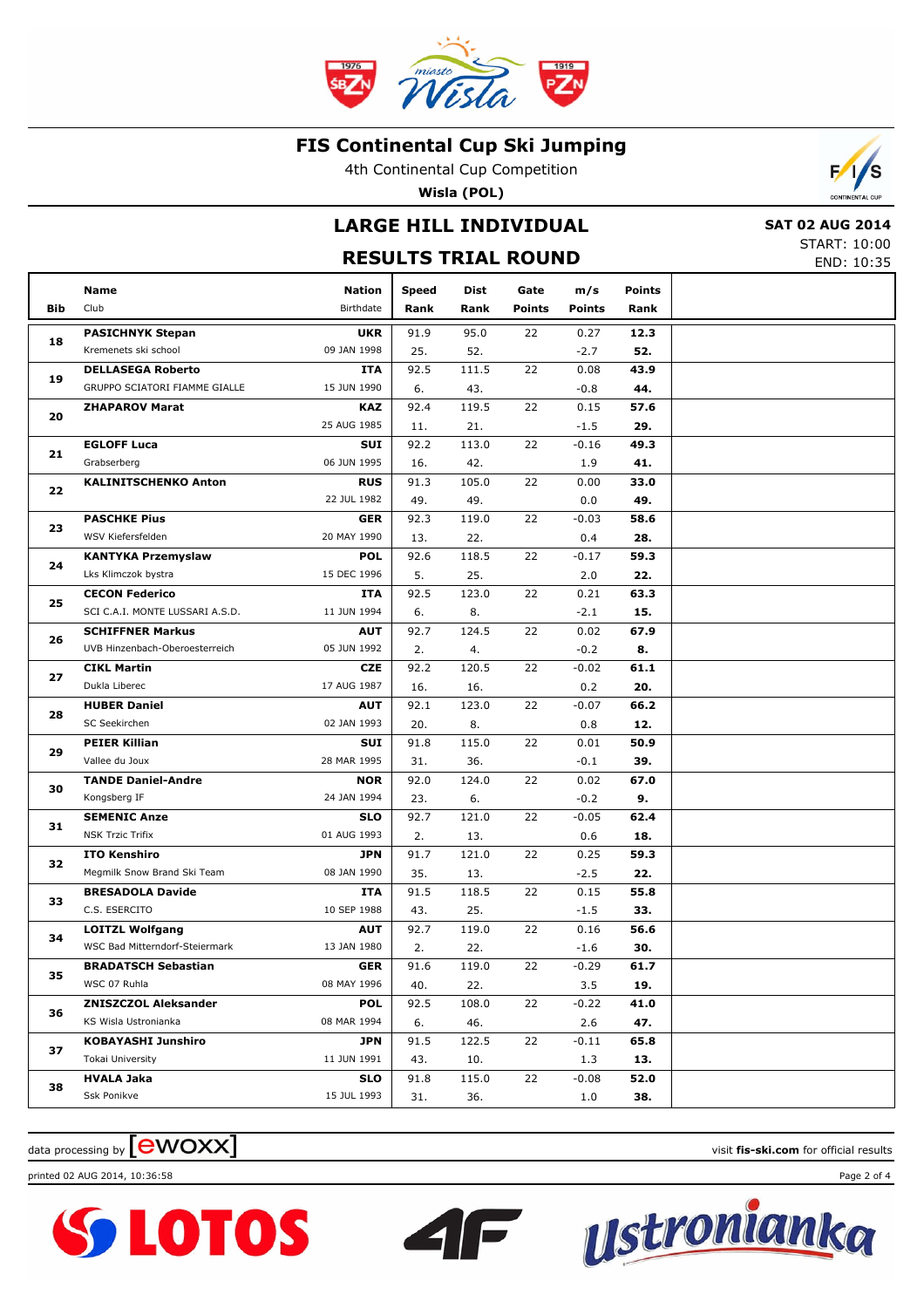

4th Continental Cup Competition

**Wisla (POL)**

# **LARGE HILL INDIVIDUAL**

### **RESULTS TRIAL ROUND**

 **SAT 02 AUG 2014** START: 10:00 END: 10:35

 $\overline{\phantom{a}}$ 'S

|            | <b>Name</b>                 | <b>Nation</b>    | <b>Speed</b> | <b>Dist</b> | Gate          | m/s           | <b>Points</b> |  |
|------------|-----------------------------|------------------|--------------|-------------|---------------|---------------|---------------|--|
| <b>Bib</b> | Club                        | <b>Birthdate</b> | Rank         | Rank        | <b>Points</b> | <b>Points</b> | Rank          |  |
|            | <b>AIGNER Clemens</b>       | <b>AUT</b>       | 92.0         | 116.5       | 22            | $-0.22$       | 56.3          |  |
| 39         | SV Innsbruck-Bergisel-Tirol | 02 FEB 1993      | 23.          | 30.         |               | 2.6           | 31.           |  |
| 40         | ZIOBRO Jan                  | <b>POL</b>       | 92.3         | 128.5       | 22            | 0.07          | 74.6          |  |
|            | WKS Zakopane                | 24 JUN 1991      | 13.          | 2.          |               | $-0.7$        | 4.            |  |
| 41         | <b>HULA Stefan</b>          | <b>POL</b>       | 91.1         | 113.5       | 20            | $-0.03$       | 55.9          |  |
|            | WKS Zakopane                | 29 SEP 1986      | 51.          | 40.         | 7.2           | 0.4           | 32.           |  |
| 42         | <b>MEZNAR Mitja</b>         | <b>SLO</b>       | 92.2         | 116.0       | 20            | $-0.29$       | 63.5          |  |
|            | <b>NSK Trzic Trifix</b>     | 30 JUN 1988      | 16.          | 32.         | 7.2           | 3.5           | 14.           |  |
| 43         | <b>KUBACKI Dawid</b>        | <b>POL</b>       | 91.9         | 122.5       | 20            | 0.22          | 69.5          |  |
|            | TS Wisla Zakopane           | 12 MAR 1990      | 25.          | 10.         | 7.2           | $-2.2$        | 7.            |  |
| 44         | <b>KLUSEK Bartlomiej</b>    | <b>POL</b>       | 91.4         | 120.0       | 20            | 0.05          | 66.7          |  |
|            | LKS Klmczok Bystra          | 15 JAN 1993      | 46.          | 20.         | 7.2           | $-0.5$        | 10.           |  |
| 45         | <b>LEYHE Stephan</b>        | <b>GER</b>       | 91.9         | 118.5       | 20            | 0.55          | 59.1          |  |
|            | SC Willingen                | 05 JAN 1992      | 25.          | 25.         | 7.2           | $-5.4$        | 26.           |  |
| 46         | <b>STREITLER Patrick</b>    | <b>AUT</b>       | 91.9         | 127.0       | 20            | 0.38          | 76.0          |  |
|            | SV Dornbirn-Vorarlberg      | 17 APR 1995      | 25.          | 3.          | 7.2           | $-3.8$        | 3.            |  |
| 47         | <b>QUECK Danny</b>          | <b>GER</b>       | 92.1         | 124.0       | 20            | 0.30          | 71.4          |  |
|            | WSV 08 Lauscha              | 17 SEP 1989      | 20.          | 6.          | 7.2           | $-3.0$        | 5.            |  |
| 48         | <b>WENIG Daniel</b>         | <b>GER</b>       | 91.7         | 116.5       | 20            | $-0.20$       | 63.3          |  |
|            | SK Berchtesgaden            | 12 AUG 1991      | 35.          | 30.         | 7.2           | 2.4           | 15.           |  |
| 49         | <b>ZYLA Piotr</b>           | <b>POL</b>       | 91.4         | 130.0       | 20            | $-0.13$       | 86.8          |  |
|            | KS Wisla Ustronianka        | 16 JAN 1987      | 46.          | 1.          | 7.2           | 1.6           | 1.            |  |
| 50         | <b>WOLNY Jakub</b>          | <b>POL</b>       | 91.6         | 124.5       | 20            | $-0.32$       | 79.1          |  |
|            | Lks Klimczok bystra         | 15 MAY 1995      | 40.          | 4.          | 7.2           | 3.8           | 2.            |  |
| 51         | <b>POGRAJC Andraz</b>       | <b>SLO</b>       | 91.3         | 108.0       | 20            | $-0.60$       | 52.8          |  |
|            | SSK Costella Ilirija        | 26 SEP 1991      | 49.          | 46.         | 7.2           | 7.2           | 37.           |  |
| 52         | <b>ZUPANCIC Miran</b>       | <b>SLO</b>       | 91.1         | 115.0       | 20            | $-0.69$       | 66.5          |  |
|            | SK Zagorje                  | 11 NOV 1989      | 51.          | 36.         | 7.2           | 8.3           | 11.           |  |
| 53         | <b>PREVC Cene</b>           | <b>SLO</b>       | 91.9         | 118.0       | 20            | $-0.58$       | 70.5          |  |
|            | Sk Triglav kranj            | 12 MAR 1996      | 25.          | 28.         | 7.2           | 6.9           | 6.            |  |
|            |                             |                  |              |             |               |               |               |  |

| <b>Weather Information</b> |         |      |                 |              |            |     |  |  |  |  |
|----------------------------|---------|------|-----------------|--------------|------------|-----|--|--|--|--|
|                            |         | Air  | <b>Humidity</b> | Wind $[m/s]$ |            |     |  |  |  |  |
|                            | Weather | [°C] | [%]             | Min          | Avg<br>0.0 | Max |  |  |  |  |
| Trial round                | sunny   | 22   | 76              | $-0.6$       |            | 0.5 |  |  |  |  |

 $\overline{\phantom{a}}$ 

data processing by **CWOXX** and  $\blacksquare$  and  $\blacksquare$  and  $\blacksquare$  and  $\blacksquare$  and  $\blacksquare$  and  $\blacksquare$  and  $\blacksquare$  and  $\blacksquare$  and  $\blacksquare$  and  $\blacksquare$  and  $\blacksquare$  and  $\blacksquare$  and  $\blacksquare$  and  $\blacksquare$  and  $\blacksquare$  and  $\blacksquare$  and  $\blacksquare$  and  $\blacks$ 

printed 02 AUG 2014, 10:36:58 Page 3 of 4